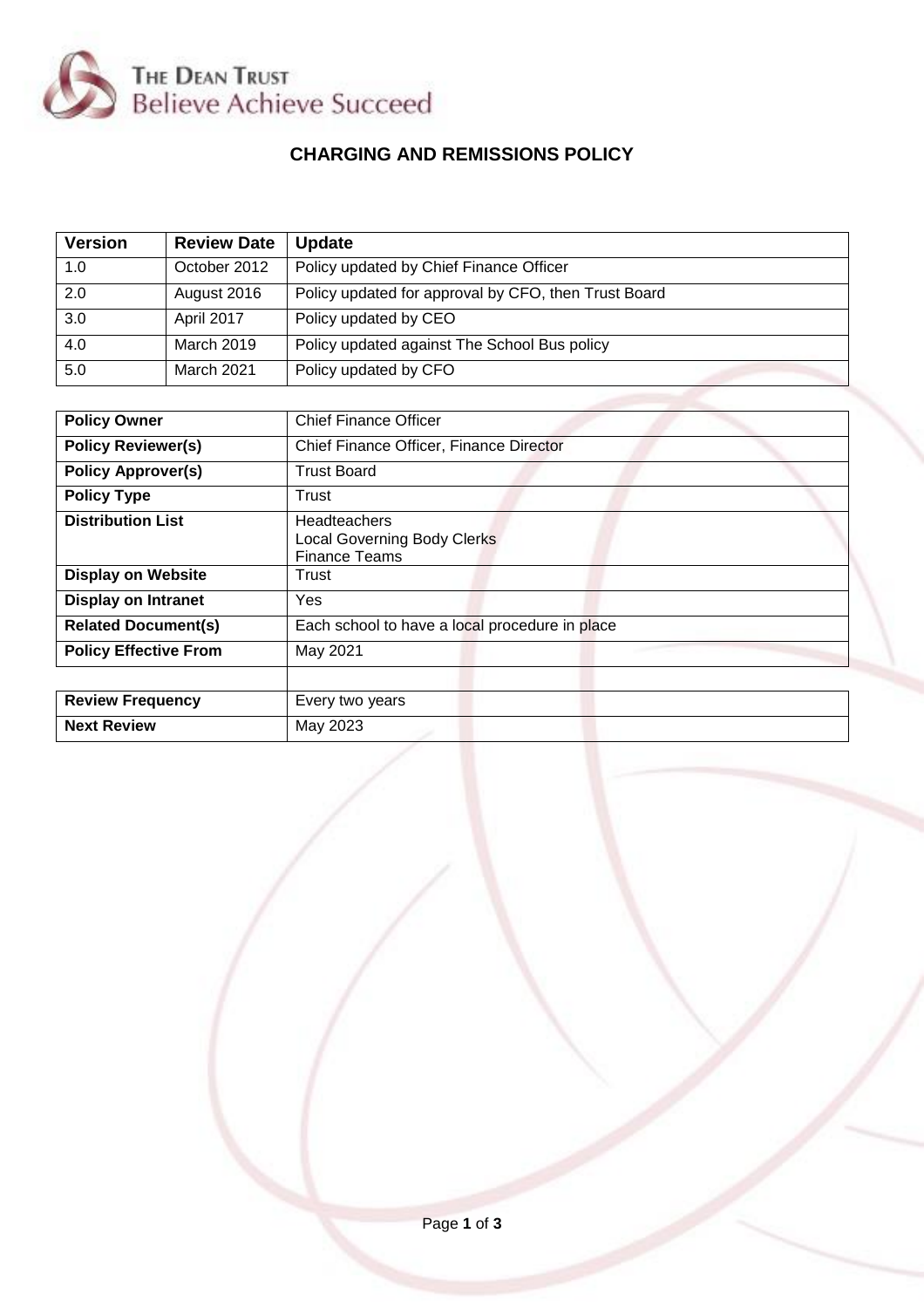

# **Introduction**

Each school within the Trust has their own local arrangements however they all follow the basic parameters as laid down in this policy. This policy will have consideration for, and be compliant with, The Dean Trust's funding agreement, as well as the following legislation and statutory guidance:

- Education Act 1996
- The Charges for Music Tuition (England) Regulations 2007
- The Education (Prescribed Public Examinations) (England) Regulations 2010
- DfE (2018) 'Charging for School Activities'
- DfE (2020) 'Governance Handbook'

## **1. School Trips**

- **(i) Day Trips.** No charge will be levied in respect of day trips that take place during school hours or are part of the curriculum (but also refer to section 7).
- **(ii) Residential trips – Essential.** For residential trips which are essential to the National Curriculum, statutory RE or in preparation for prescribed examinations, a charge will be levied for board and lodaina.
- **(iii) Residential trips – Non-essential.** For residential trips which are not essential to the National Curriculum, statutory RE or in preparation for prescribed examinations a charge will be levied up to the full cost of the trip including contingency and school administrative costs.

# **2. Examination Entries**

- (i) A charge will be levied in respect of examination entries for pupils where the school has not prepared the pupil for the examination.
- (ii) A charge will be levied in respect of examination entries for pupils where the school has prepared the pupil for the examination and it considers that for educational reasons the pupil should not be entered and the pupil's parent/carer wishes the pupil to be entered (or pupil him/herself when over 18 years old). In these circumstances, if the pupil subsequently passes the examination, the school may refund the cost.
- (iii) A charge may be levied for pupils re-sitting an examination.
- (iv) A charge will be levied where a pupil fails without good reason to complete the requirements of any public examination where the school paid or agreed to pay the entry fee.
- (v) A charge will be levied for the cost of individual invigilation where behaviour is deemed to be a risk of disruption to other pupils.
- (vi) The charge levied in  $(i) (vi)$  above will be the cost of the examination entry, plus any applicable centre charges.

### **3. Materials & Textbooks**

- (i) Where a pupil or parent wishes to retain items produced as a result of art, craft and design, or design and technology, a charge may be levied for the cost of the materials used. In the case of Food Technology, pupils usually provide their own ingredients, but if the pupil forgets, the school provides the ingredients and levies a charge. Textbooks are provided free of charge, but in some subjects, additional revision guides are available, for which a charge is made.
- (ii) A flat rate charge based on current replacement cost will be made for any unreturned text book once the pupil leaves school.

### **4. Music Tuition**

- (i) Music tuition is the only exception to the rule that all education provided during school hours must be free. The Charges for Music Tuition (England) Regulations 2007 allow for charges to be made for vocal or instrumental tuition provided either individually or to groups of any size – provided that the tuition is at the request of the pupil's parents.
- (ii) The charges will not exceed the cost of the provision, including the cost of the staff providing the tuition.